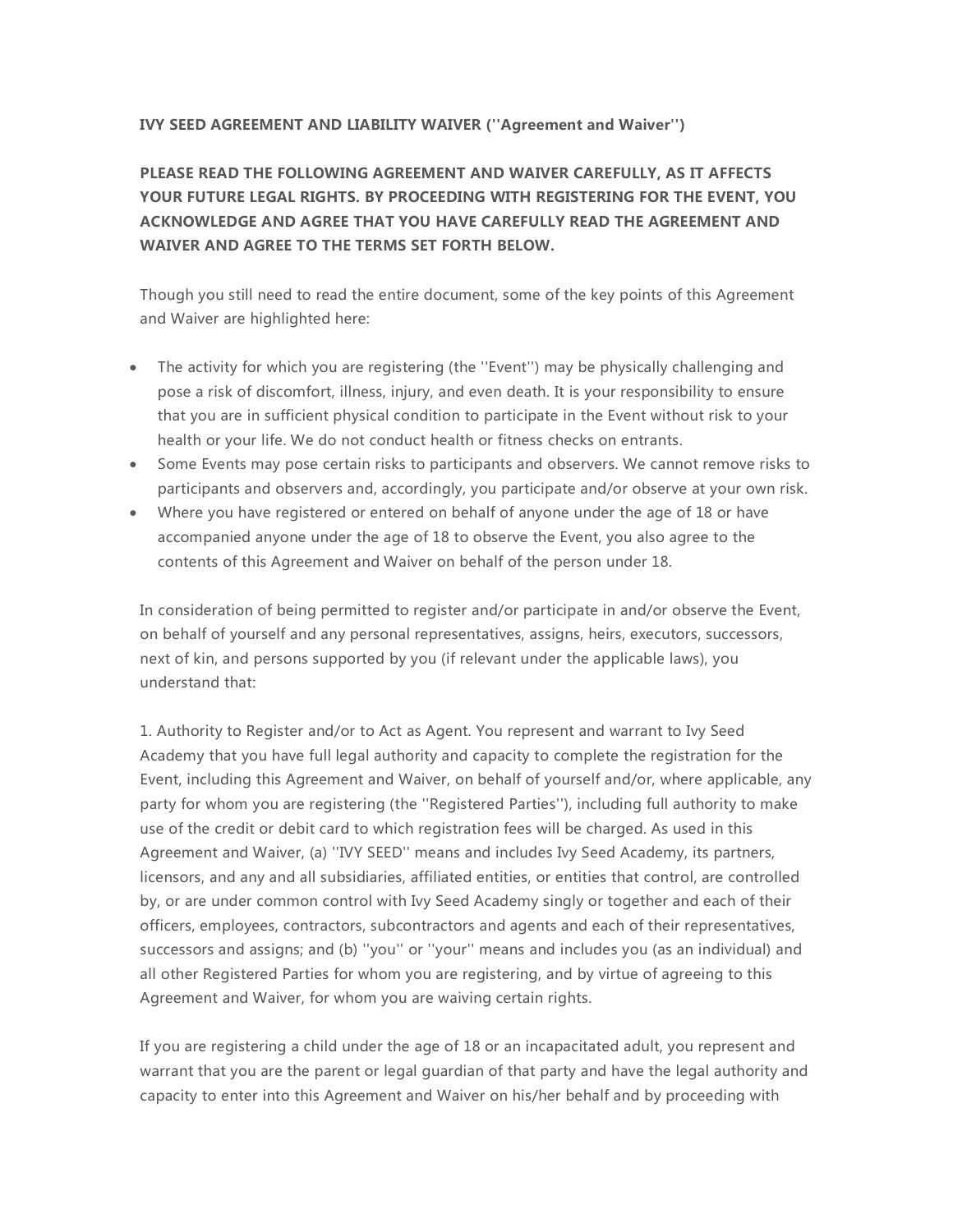registration for the Event, you agree that the terms of this Agreement and Waiver shall apply equally to all of the Registered Parties. To the extent permitted by law, each person agreeing to this Agreement and Waiver for him/herself and/or on behalf of another Registered Party (including, without limitation, any minor) agrees to indemnify, defend, and hold Ivy Seed Academy harmless from any liability, claim, demand, cause of action, damage, loss, or expense (including court costs and reasonable attorney's fees) of any kind or nature (each, a ''Liability'' and collectively ''Liabilities'') in the event the Liability arises because a Registered Party is found by a court of competent jurisdiction to not be bound by the terms and conditions of this this Agreement and Waiver. In addition, if, despite this Agreement and Waiver, any of the Registered Parties makes a claim against Ivy Seed Academy, you agree, immediately upon request or demand by Ivy Seed Academy, to defend, indemnify, and hold Ivy Seed Academy harmless from all Liabilities which may be incurred as the result of such claim.

**2. ASSUMPTION OF RISK. IN CONSIDERATION OF THE ACCEPTANCE OF YOUR REGISTRATION AND PARTICIPATION IN THE EVENT, YOU ASSUME FULL AND COMPLETE RISK AND RESPONSIBILITY FOR ANY DISCOMFORT, ILLNESS, INJURY, OR ACCIDENT WHICH MAY OCCUR WHILE YOU ARE PREPARING FOR THE EVENT, DURING THE EVENT, WHILE YOU ARE ON THE PREMISES OF THE EVENT, OR WHILE YOU ARE TRAVELING TO OR FROM THE EVENT. YOU UNDERSTAND THAT, DEPENDING ON THE NATURE OF THE EVENT, PARTICIPATING IN THE EVENT MAY BE HAZARDOUS, AND THAT YOU SHOULD NOT ENTER AND PARTICIPATE UNLESS YOU ARE IN SUFFICIENT PHYSICAL CONDITION TO PARTICIPATE. IF NEEDED, YOU SHOULD CONSULT YOUR DOCTOR BEFORE PARTICIPATING IN THE EVENT. IF APPLICABLE, YOU ACKNOWLEDGE AND AGREE THAT THE EVENT MAY BE HELD OVER PUBLIC ROADS AND FACILITIES OPEN TO THE PUBLIC DURING THE EVENT AND UPON WHICH HAZARDS ARE TO BE EXPECTED. YOU ALSO ACKNOWLEDGE AND AGREE THAT PARTICIPATION IN THE EVENT MAY CARRY WITH IT CERTAIN INHERENT RISKS AND DANGERS THAT CANNOT BE ELIMINATED COMPLETELY RANGING FROM RISK OF MINOR DISCOMFORT TO CATASTROPHIC INJURIES INCLUDING PERMANENT DISABILITY AND DEATH. YOU ARE AWARE OF AND ASSUME ALL RISKS ASSOCIATED WITH PARTICIPATING IN THE EVENT, INCLUDING, WITHOUT LIMITATION, RISKS OF PERMANENT INJURY OR DEATH DUE TO FALLS, OBSTACLES, CONTACT WITH OTHER PARTICIPANTS, ACTS OR OMISSIONS OF OTHER PARTICIPANTS, EFFECTS OF WEATHER, TRAFFIC AND CONDITIONS OF ANY ROAD.**

3. Representations. You represent and warrant that you are in sufficient physical condition to safely participate in the Event and have no medical condition that would make your participation in the Event more hazardous. You consent to medical care and transportation in order to obtain treatment in the event of injury to you and understand that this Agreement and Waiver extends to any liability arising out of or in any way connected with the medical treatment and transportation provided in the event of an emergency and/or injury. You understand that no medical care may be available, but if it is, you assume liability for any and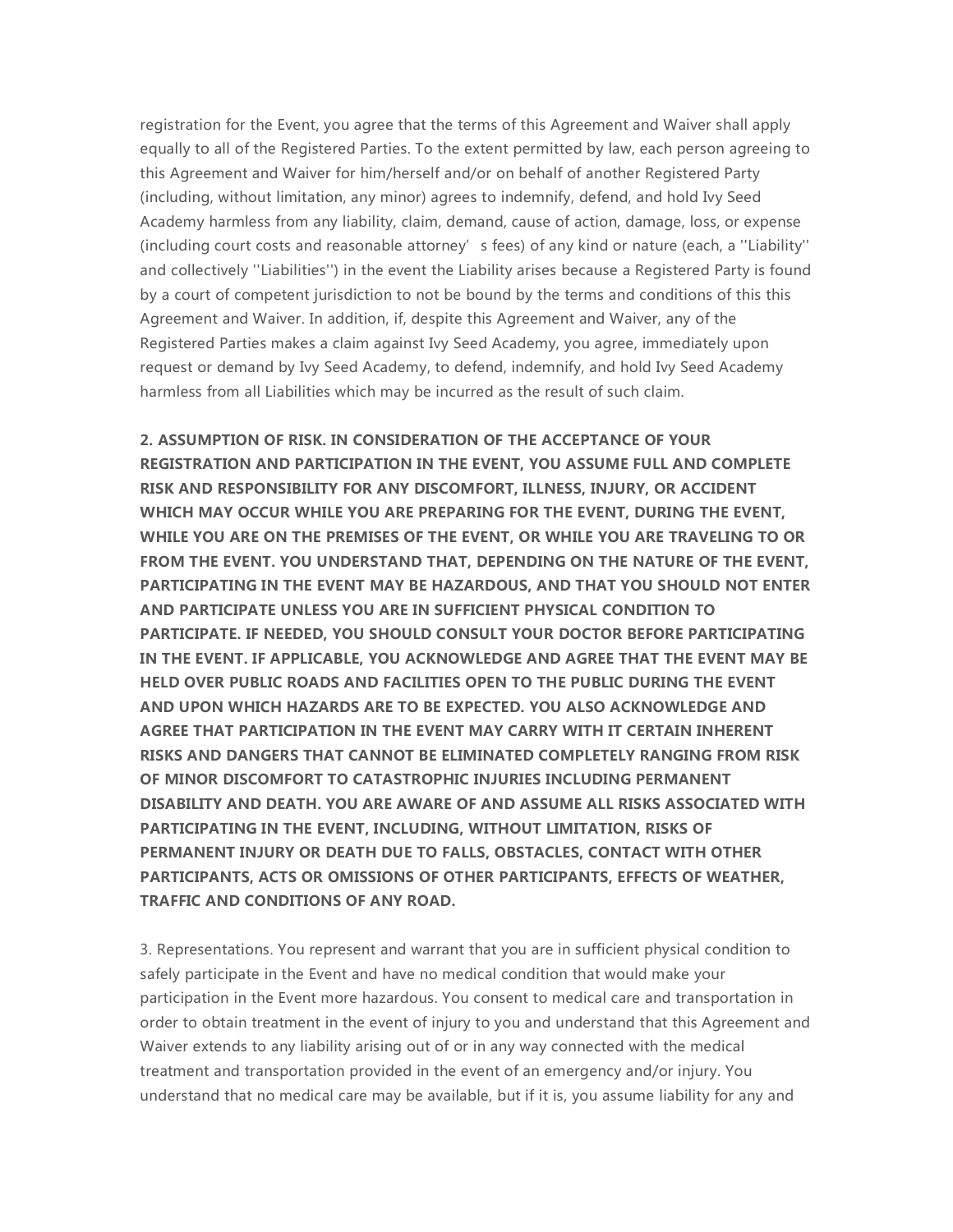all medical expenses incurred as a result of your participation in the Event (where such medical expenses are not provided on a free of charge basis by any medical services organizations, clinics, or hospitals), including, but not limited to ambulance transport, hospital stays, physician, and pharmaceutical goods and services. You agree to observe and obey all posted rules and warnings, to follow any instructions or directions provided to you by Ivy Seed Academy or the Event organizer and to abide by any decision of any Event official relative to your ability to safely participate in or attend the Event. You understand and agree that you are expected to exhibit appropriate behavior at all times while at the Event and to obey all applicable laws while participating in or attending the Event. This includes, generally, respect for other people, equipment, facilities or property. You agree that Event officials may dismiss you, without refund, should your behavior, in the opinion of Ivy Seed Academy or the Event organizer, endanger the safety of or negatively affect the Event. You understand and agree that you are responsible for taking care of your own personal belongings during the Event and, to the maximum extent permitted by law, neither Ivy Seed Academy nor the Event organizer is responsible for any personal item or property that is lost, damaged or stolen at the Event. You understand and agree that the Event organizer reserves the right to cancel the Event in the event of weather (including, but not limited to, heat, tornadoes, earthquakes, fires, storms, lightning and floods), accidents, acts of war or terrorism, military conflicts or riots, or for any reason that would affect the safety and security of Event participants and/or spectators or the feasibility of the Event to be held. In the event of such cancellation or any other cancellation for any reason, there will be no refund of your payment unless authorized and paid by the Event organizer.

**4. RELEASE AND WAIVER OF LIABILITY. YOU HEREBY WAIVE, RELEASE, COVENANT NOT TO SUE AND FOREVER DISCHARGE IVY SEED ACADEMY AND ALL OTHER PERSONS ASSOCIATED WITH THE EVENT, FOR ALL LIABILITIES, CLAIMS, ACTIONS, OR DAMAGES THAT YOU MAY HAVE AGAINST THEM ARISING OUT OF OR IN ANY WAY CONNECTED WITH YOUR REGISTRATION AND/OR PARTICIPATION IN THE EVENT, INCLUDING WITHOUT LIMITATION ANY LIABILITIES, CLAIMS, ACTIONS, OR DAMAGES CAUSED BY NEGLIGENCE OF THE ABOVE PARTIES (INCLUDING ANY NEGLIGENT RESCUE ATTEMPT), THE ACTION OR INACTION OF ANY OF THE ABOVE PARTIES, OR OTHERWISE. IVY SEED ACADEMY SHALL NOT BE LIABLE TO YOU FOR ANY DIRECT, INDIRECT, INCIDENTAL, SPECIAL, CONSEQUENTIAL OR EXEMPLARY DAMAGES, INCLUDING, BUT NOT LIMITED TO, DAMAGES FOR LOSS OF PROFITS, GOODWILL, USE, DATA OR OTHER INTANGIBLE LOSSES (EVEN IF IVY SEED ACADEMY HAS BEEN ADVISED OF THE POSSIBILITY OF SUCH DAMAGES). WITHOUT LIMITING THE FOREGOING, IVY SEED ACADEMY WILL NOT BE RESPONSIBLE FOR (A) THE USE OR THE INABILITY TO USE THE IVY SEED ACADEMY SITES, PRODUCTS OR SERVICES; (B) THE COST OF PROCUREMENT OF SUBSTITUTE GOODS AND SERVICES RESULTING FROM ANY GOODS, DATA, INFORMATION OR SERVICES PURCHASED OR OBTAINED OR MESSAGES RECEIVED OR TRANSACTIONS ENTERED INTO THROUGH OR FROM THE IVY SEED ACADEMY SITES; (C) YOUR PARTICIPATION IN ANY**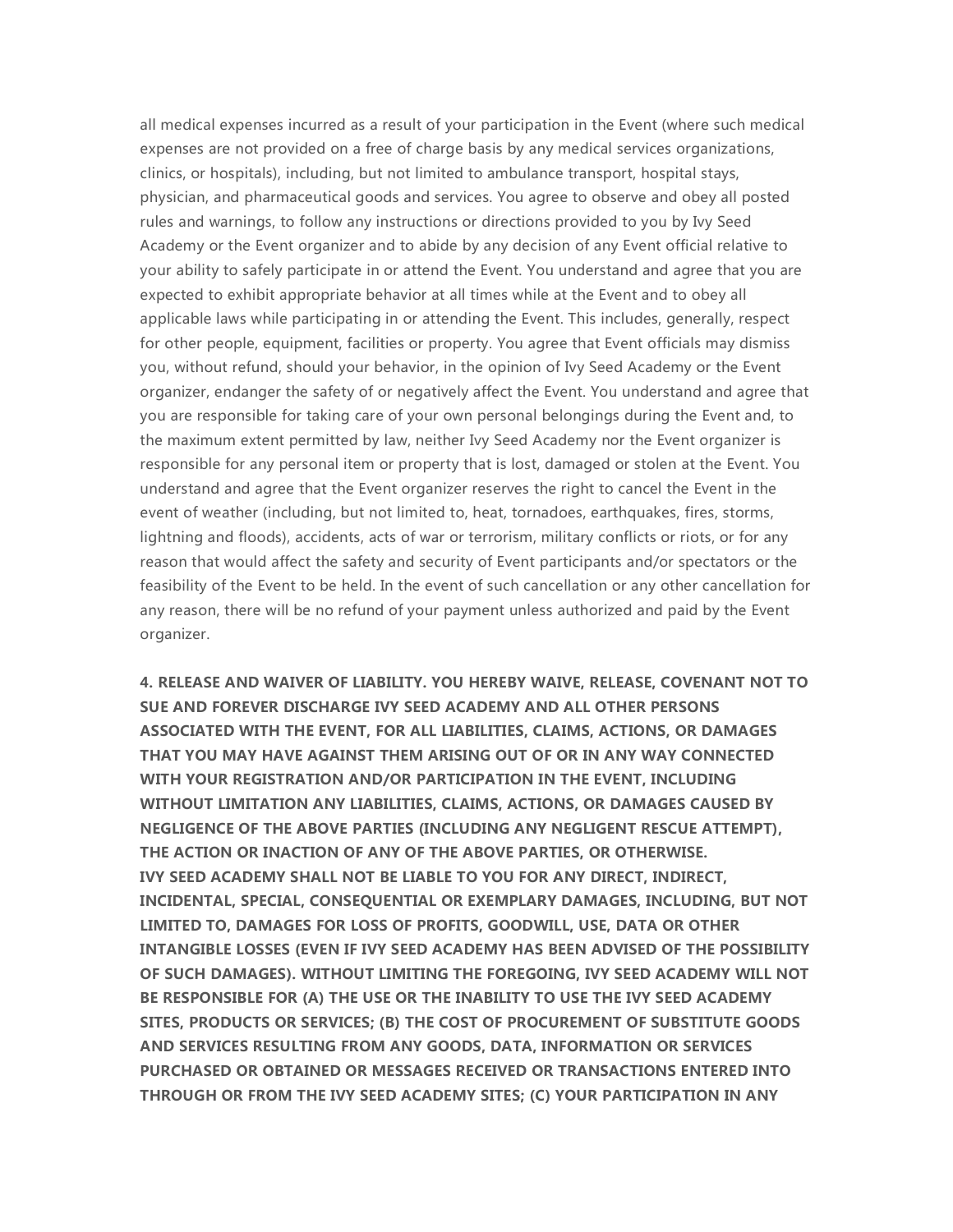**PROMOTION OR PROGRAM COORDINATED BY IVY SEED ACADEMY; (D) PERSONAL INJURY; (E) UNAUTHORIZED ACCESS TO OR ALTERATION OF YOUR TRANSMISSIONS OR DATA; (F) STATEMENTS OR CONDUCT OF ANY THIRD PARTY ON THE IVY SEED ACADEMY SITES; (G) ANY OTHER MATTER RELATING TO THE IVY SEED ACADEMY SITES, OR IVY SEED ACADEMY PRODUCTS OR SERVICES; OR (H) YOUR PARTICIPATION IN THE EVENT. YOU AGREE THAT IVY SEED ACADEMY'S MAXIMUM LIABILITY TO YOU, FOR ANY REASON OR CAUSE WHATSOEVER, SHALL NOT EXCEED THE TOTAL AMOUNT OF MONIES RECEIVED BY IVY SEED ACADEMY FROM YOU.**

**NOTHING IN THIS AGREEMENT AND WAIVER SHALL BE CONSTRUED AS LIMITING OR EXCLUDING IVY SEED ACADEMY OR THE EVENT ORGANIZER'S LIABILITY FOR: (A) DEATH OR PERSONAL INJURY CAUSED BY GROSS NEGLIGENCE; (B) FRAUD OR FRAUDULENT MISREPRESENTATION; OR (C) ANY OTHER MATTER FOR WHICH IT WOULD BE ILLEGAL OR UNLAWFUL TO EXCLUDE OR ATTEMPT TO EXCLUDE LIABILITY. YOUR STATUTORY RIGHTS AS A CONSUMER ARE NOT AFFECTED BY THIS AGREEMENT AND WAIVER. 5. INDEMNITY. YOU AGREE TO INDEMNIFY, DEFEND, AND HOLD HARMLESS IVY SEED ACADEMY AND ALL OTHER PERSONS ASSOCIATED WITH THE EVENT, FROM ALL LIABILITIES ARISING OUT OF OR IN ANY WAY CONNECTED WITH (A) YOUR PARTICIPATION IN THE EVENT, INCLUDING WITHOUT LIMITATION ANY LIABILITY CAUSED BY NEGLIGENCE (INCLUDING ANY NEGLIGENT RESCUE ATTEMPT), THE ACTION OR INACTION OF IVY SEED ACADEMY, (B) YOUR USE OF IVY SEED ACADEMY, OR (C) ANY VIOLATION BY YOU OF ANY TERMS OF THIS AGREEMENT AND WAIVER.**

**6. DISCLAIMER OF WARRANTIES. YOU EXPRESSLY AGREE THAT USE OF IVY SEED ACADEMY'S SERVICES IS AT YOUR SOLE RISK. THE SERVICES ARE PROVIDED ON AN ''AS IS'' AND ''AS AVAILABLE'' BASIS. IVY SEED ACADEMY MAKES NO WARRANTY THAT IVY SEED ACADEMY SITES' SERVICES WILL BE UNINTERRUPTED, SECURE, OR ERROR FREE. IVY SEED ACADEMY EXPRESSLY DISCLAIMS ALL WARRANTIES OF ANY KIND, EXPRESS OR IMPLIED, INCLUDING WITHOUT LIMITATION ANY WARRANTY OF MERCHANTABILITY, FITNESS FOR A PARTICULAR PURPOSE, OR NON-INFRINGEMENT. IVY SEED ACADEMY DOES NOT GUARANTEE THE ACCURACY OR COMPLETENESS OF ANY INFORMATION ON, OR PROVIDED IN CONNECTION WITH, THE IVY SEED ACADEMY SITES. IVY SEED ACADEMY IS NOT RESPONSIBLE FOR ANY ERRORS OR OMISSIONS, OR FOR THE RESULTS OBTAINED FROM THE USE OF SUCH INFORMATION.**

7. Severability. You further expressly agree that this Agreement and Waiver is intended to be as broad and inclusive as is permitted by applicable law, and if any provision of this Agreement and Waiver is held to be unenforceable by a court of competent jurisdiction for any reason whatsoever, (a) the validity, legality, and enforceability of the remaining provisions of this Agreement and Waiver (including without limitation, all portions of any provisions containing any such unenforceable provision that are not themselves unenforceable) shall not in any way be affected or impaired thereby, and (b) to the fullest extent possible, the unenforceable